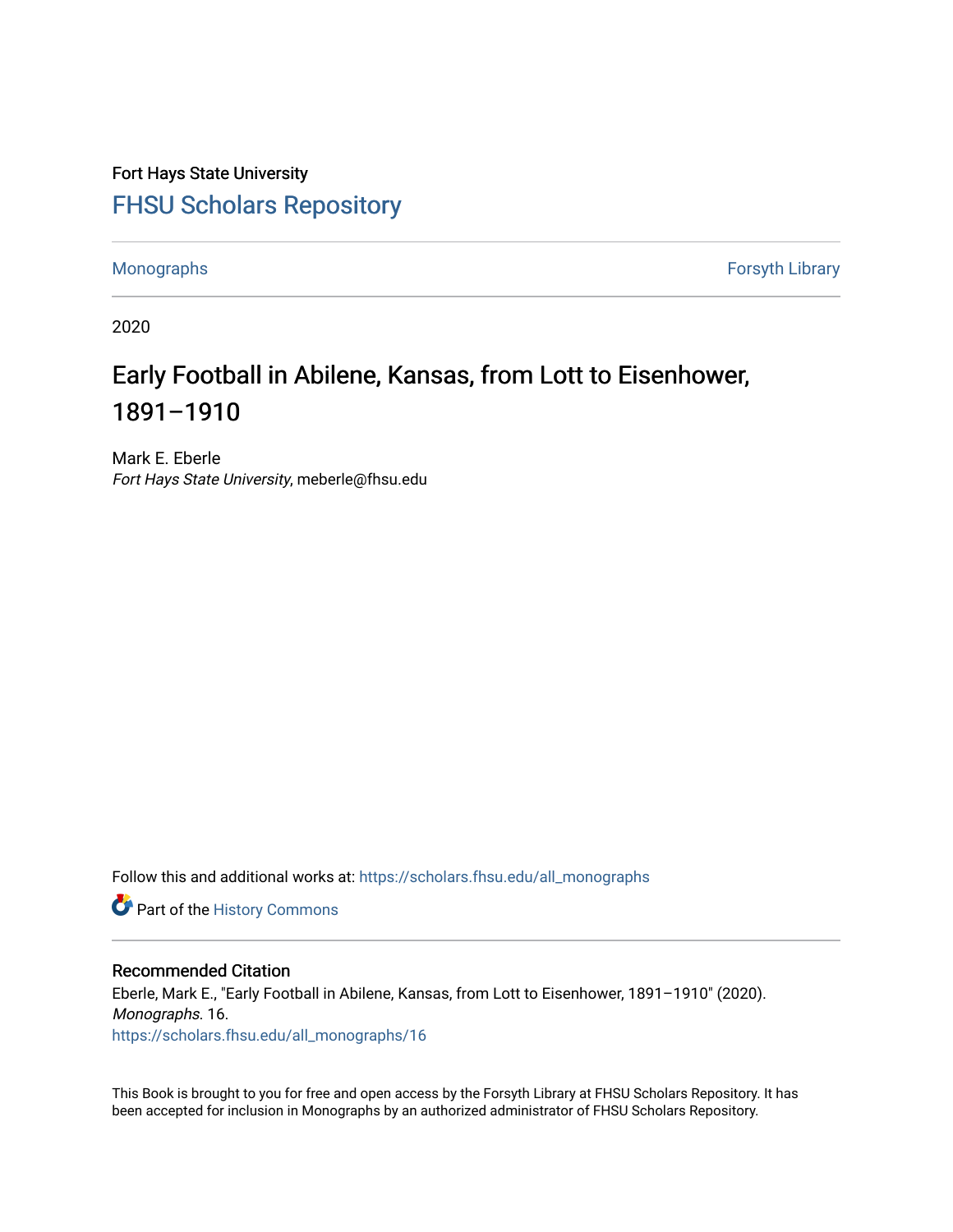# **Early Football in Abilene, Kansas, from Lott to Eisenhower, 1891–1910**



**Mark E. Eberle**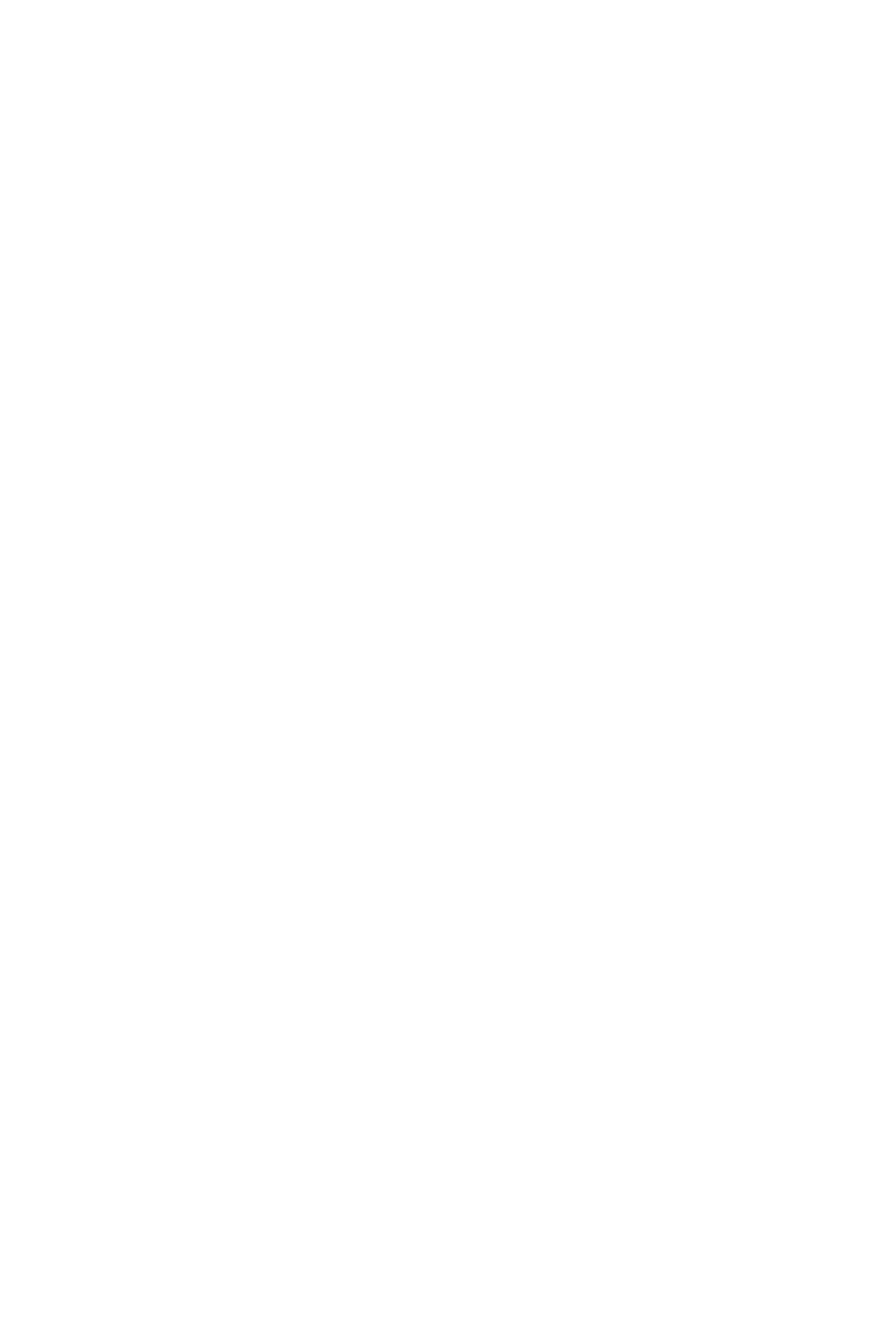*Early Football in Abilene, Kansas, from Lott to Eisenhower, 1891–1910* © 2020 by Mark E. Eberle

Cover image from the *Abilene Weekly Reflector*, 9 June 1905, page 4.

Recommended citation:

Eberle, Mark E. 2020. *Early Football in Abilene, Kansas, from Lott to Eisenhower, 1891–1910*. Fort Hays State University, Hays, Kansas. 14 pages.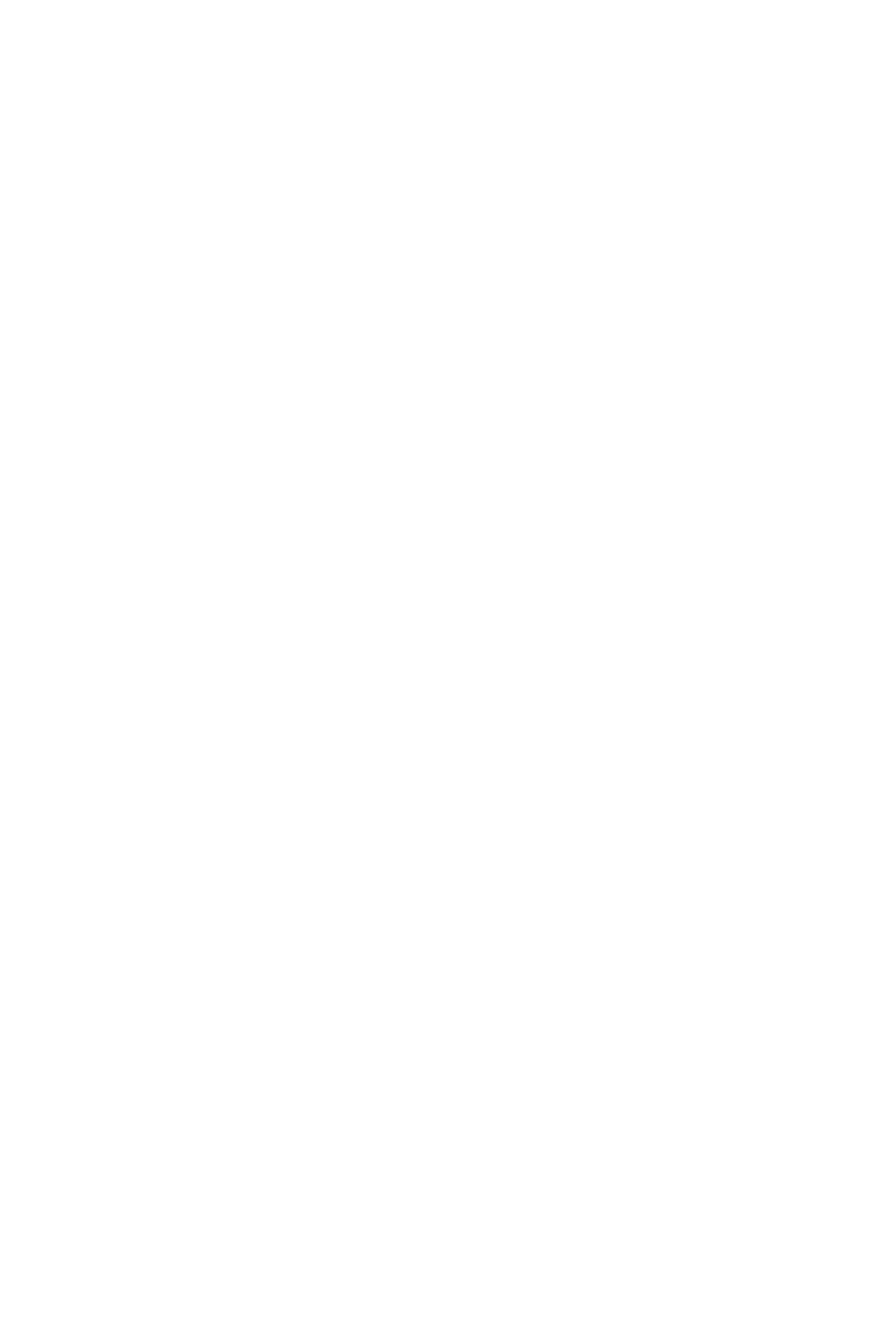## **Early Football in Abilene, Kansas, from Lott to Eisenhower, 1891–1910**

### Mark E. Eberle

During the late nineteenth century, the name "football" (often spelled as "foot ball") was an ambiguous term. It could refer to early versions of sports now recognized as soccer, rugby, or American football. The first two sports were imported from Great Britain. The third, American football, was the product of modifications to early rugby, which began at colleges in the northeastern United States in 1876 and continued until the First World War. For multiple reasons, such as the likelihood of injury and the organized practice time and coaching necessary, communities were slow to take up American football during these early years. As a result, limited opportunities for outside competition meant few games could be played in a season, which typically ran from October through December. An earlier study summarized the history of football in Kansas from 1856 through 1891 and the beginning of intercollegiate American football.<sup>1</sup> This study picks up that story by using Abilene, Kansas as an example of football in towns without a university during the years 1891–1910. At the beginning and end of this period, Abilene sent two young men to the US Military Academy at West Point. Both became members of Army's varsity football team and both became generals.

Despite these martial connections between sports and war, this story of football in rural Kansas begins in 1891 in the city of Concordia, about 50 miles northwest of Abilene. Abilene had no organized football team that year, butConcordia had something few towns had in the United States—a female football club.

On July 3, the *Concordia Times* opined that the town should have a football team. "For several evenings past we have noticed a number of youths engaged in furiously chasing a foot ball up and down our streets. If they can devote so much energy and enthusiasm in merely kicking it[,] surely they could organize a foot ball eleven that would put to shame the lesser towns around and place Concordia's standard as high as ever as ball players."<sup>2</sup> Baseball was already widespread in the state, and it was often viewed as an important expression of a community's vitality. <sup>3</sup> With football beginning to gain notice in newspapers, perhaps it would be one more way to stand out among the numerous young settlements vying for local supremacy.

What Concordia got that summer, however, was probably not what the *Times* had in mind. Less than two weeks later, the *Concordia Daylight* reported, "There is no disputing the fact that Concordia has a regular, genuine ladies football club." Details about the club were sparse, but newspaper accounts persisted through the summer and included a poem titled, "The Foot Ball Girl." The football club had about 17 members, and they apparently played only intramural games. They probably played association football (soccer). In one report, some of the club members complained that their "pants were too tight," suggesting they did not wear long dresses. Two years later, players on a pair of female teams in San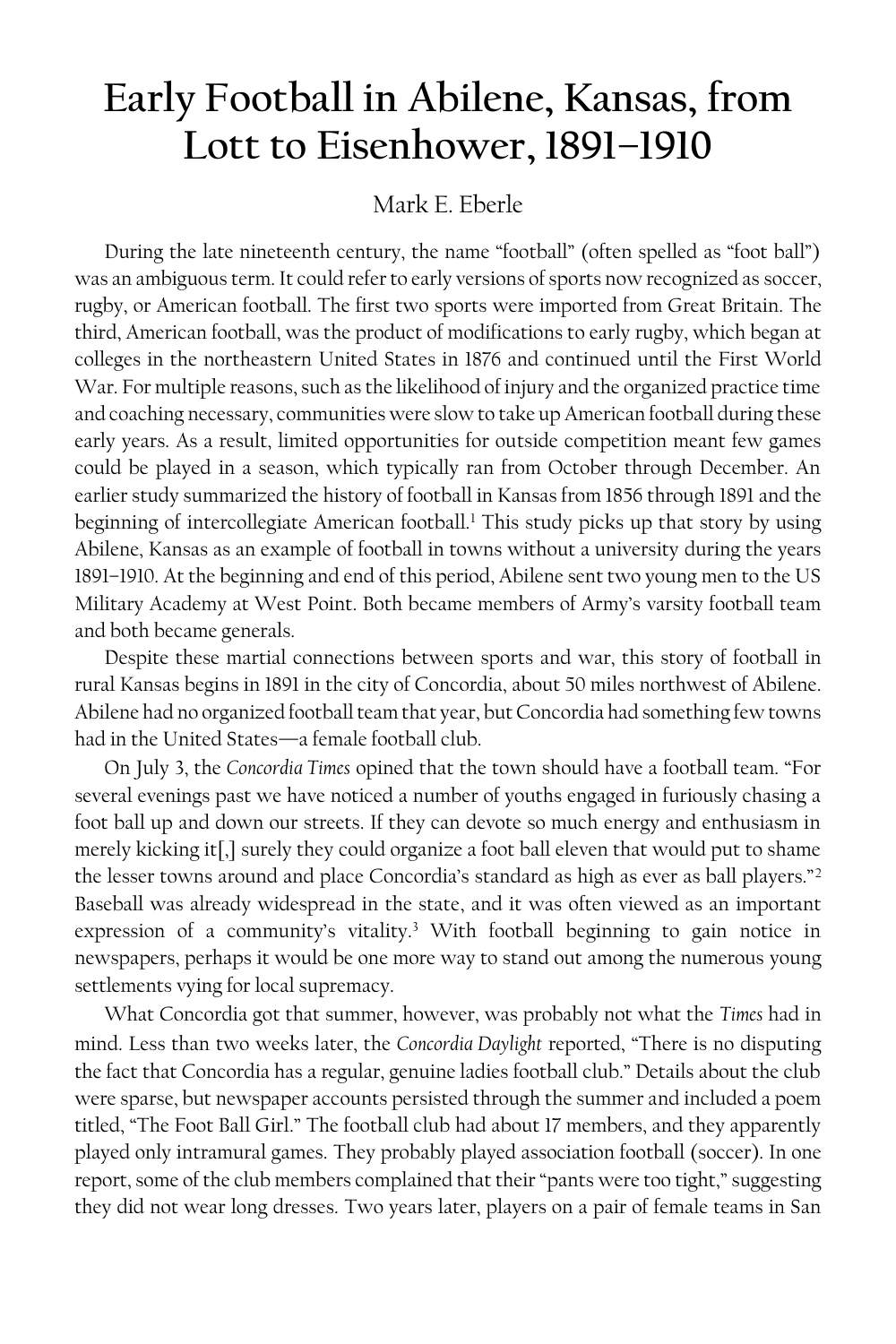Francisco wore "abbreviated skirts and knee trousers" in a soccer game watched by "several thousand" people. "Though the play was rough at times no one was painfully injured." The women in Concordia also complained about sore shins. The final mention of the club that summer came in September, when club members were to give a kicking exhibition at the local fair. "They will undoubtedly draw a large crowd." The press reports in Concordia filtered down to an Abilene newspaper.<sup>4</sup>

In March 1892, the *Concordia Daylight* wondered, "Has oblivion swallowed our Ladies' Foot Ball Team?" They hoped not, because they wanted to publish pictures of the club's games, "with the aid of our Kodak."<sup>5</sup> Unfortunately, it would be decades before female soccer teams became established in Kansas communities. This was certainly not the first Ladies' Football Club organized in the United States. <sup>6</sup> However, newspapers in Kansas and across the country published a story from an English newspaper during the 1880s that summed up the prevailing opinion at the time, when female baseball teams were also not taken seriously. 7

**FOOT BALL FOR LADIES. Feminine Teams Threatened in English Society This Winter.** The ladies' cricket clubs have been so successful this season that we are threatened with ladies' foot ball teams in the winter. The scheme is not likely to amount to much. Athletics for girls, within due limits, are very well; but foot ball is emphatically not a lady's game. Even played under association [soccer] rules (we may presume that even the modern young lady would shrink from the Rugby game) it is far too rough and violent, and at times dangerous, to be a suitable feminine sport.<sup>8</sup>

That might have been the prevailing sentiment, but in November 1892, the *Enterprise Journal*, published in one of Abilene's neighboring communities, replied to a similar comment published in the *Abilene Reflector*. Or was the reply tongue-in-cheek?

There is one encouraging feature about football as the coming national game—there will be no young ladies' football teams organized.—*Reflector*.

They won't, eh? Since the girls have begun playing baseball and wearing suspenders<sup>[1]</sup>, we think they can do anything a man can.<sup>9</sup>

As occurred in many communities across Kansas, it is likely that informal games of football were played in Abilene before 1892. <sup>10</sup> For instance, in the town of Solomon, about nine miles west of Abilene, local youths organized a football team in early 1888. Two years later, the *Solomon Sentinel* reported, "Foot-ball has lost its hold on this community, since one or two of our foremost players have joined the benedict ranks."<sup>11</sup>

In early 1892, Abilene and Chapman, about 10 miles east, had high school football teams, but there was no mention of intercity games that spring. In April, it was reported that the Chapman High School football team had "perished." That autumn, the reorganized high school teams in Abilene and Chapman finally played each other twice one win for Abilene and one tie. Central College at Enterprise, about six miles east of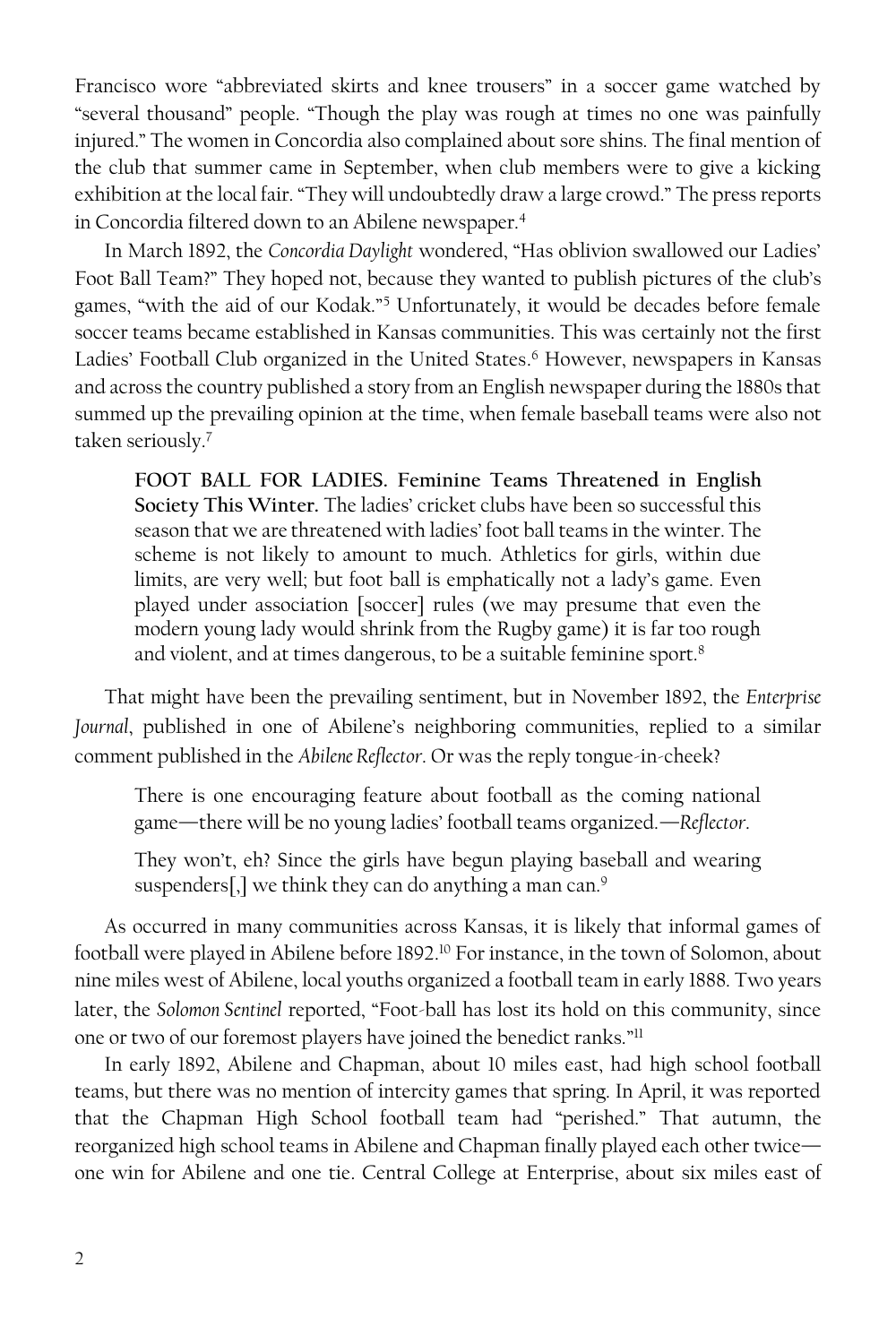Abilene, also organized a football team, which lost to Abilene, 8–0, on November 26.\* Abilene, in turn, lost, 8–4, to the high school team from Salina, about 22 miles to the west. Several injuries were reported following these games, and some were serious enough to cause Chapman to delay its second game with Abilene. It was not only players who were injured. In Abilene, "Prof. Brown" of the high school "was disabled from active duty by an accident while instructing his class in the rudiments of foot ball.... He will soon recover."<sup>12</sup>

It was only four games, but it was a start for Abilene. However, not everyone supported the new competition. In January 1893, the *Abilene Herald* expressed the view of the sport's opponents. "Now that the snow is nearly gone we hope that the foot ball fever will not break out again. It is just as dangerous as prize fighting and should be prohibited by law."<sup>13</sup>

Although Abilene's initial football team purportedly represented the high school, this was not entirely true. Following the game between Abilene High School and Central College, the *Enterprise Journal* reported that the Abilene team included three local players who were no longer in high school. The ringers included William Matteson, who had played for the State University in Lawrence (the University of Kansas).<sup>14</sup> The line between early high school and town football teams could be a little hazy.

In the autumn of 1893, Abilene was represented by the actual high school team. They played Minneapolis High School (one win, one tie), Kansas Wesleyan University of Salina (one loss), and Chapman High School (one loss). The season ran through December. In January, the Chapman High School football team "indulged in a game of baseball."<sup>15</sup>

Football was also popular with younger students. In January 1894, the *Abilene Monitor-Herald* was informed that the teacher at a rural elementary school southwest of Abilene was hosting a fundraiser. "Miss Town gives an oyster supper at Sunnyside school house the 27th of January. Oysters 15 cents a dish, the proceeds to be used for a foot ball." The newspaper then had to correct the story, because the school already had a football. "Imagine also our regret that we had belittled the generous effort of our hard worked teacher to procure an encyclopædia for her school down to the mere purchase of a football." The supper raised \$26.24—a lot of oysters.<sup>16</sup>

If most people knowledgeable about Abilene's history were asked to name a graduate of Abilene High School who was well known as a young athlete, who received an appointment to the US Military Academy at West Point (where he was also an athlete), and who went on to become a general after serving in the Philippines, Panama, and Washington, DC, among other posts, it would likely bring to mind Dwight D. Eisenhower. Yet this description also fits another Abilene resident who was 19 years older than Ike.

<sup>\*</sup> Central College was founded as Harrison Normal (Teachers') College in 1889. In 1891, the school was transferred to the Central College Association. The name Central College was used until 1896, when the school was transferred to the German Conference of the Methodist Episcopal Church, who changed the name to Enterprise (Normal) Academy. The school closed in the spring of 1917. The overly simple reason given for the closing in the local newspaper was "propaganda waged in this country against everything German." (*Enterprise Independent*, 30 May 1889, p 5; 29 August 1889, p 5. *Enterprise Journal*, 23 July 1891, p 1; 11 June 1896, p 1; 25 June 1896, p 1; 3 September 1896, p 1. *Enterprise Push and Enterprise Journal*, 6 June 1918, p 1; 26 September 1918, p 1, 3.)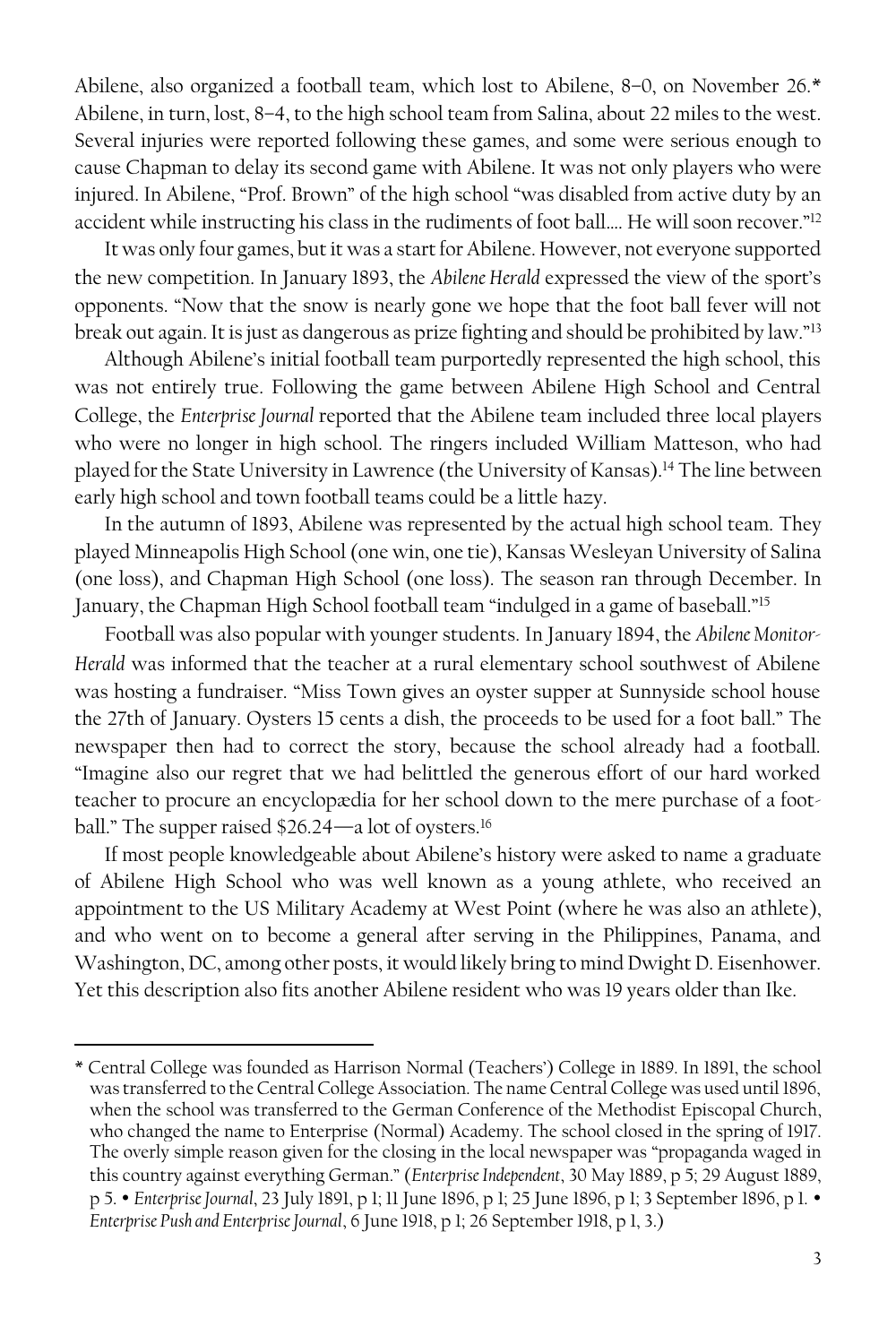When Abilene first experimented with football teams, one the of town's best-known athletes was unable to participate. Abraham Grant "Abe" Lott was the star catcher for the local baseball club, first mentioned in local newspapers in 1888. He was good enough that other teams sought his services when Abilene was not playing. He was usually accompanied by an Abilene pitcher—sometimes his brother, John, and sometimes Eli Sommers. In 1890, Abe Lott was among the organizers of the Abilene Base Ball Club.<sup>17</sup> He had graduated from Abilene High School in 1889 and taken a position as the teacher at a rural school in Dickinson County.<sup>18</sup> In June 1891, the "pedagogical base ball player" traveled to Junction City to take the exam for entrance into West Point. This was followed by exams at Leavenworth in early March 1892. At the end of the month came word that, "Abe Lott of Abilene [had] been notified that his examination papers for entrance to West Point [had] been approved."<sup>19</sup>

While at West Point, Lott played for both the varsity football and baseball teams. Cadets were given leave after their first two years, so he was home in Abilene during the summer of 1894 and back on the baseball diamond with the local town team. Lottreturned to West Point for his final two years, where he was again playing for the varsity football team and "commanding the West Point base ball team," while serving as the club's catcher. In June 1895, Lott received the honor of being elected First Captain of the senior class. He graduated in 1896, and returned to Abilene for another short leave, where he again joined the local baseball team. In early September, "All the young men who [were] interested in football" met to reorganize the Abilene football team. "Abe Lott will be on hand Friday afternoon to coach the boys and give them pointers." Shortly after that, he reported for duty as a second lieutenant with the Sixth US Cavalry. 20

Lieutenant A.G. Lott would return to the Abilene ball diamond one last time in late May 1900. After duty as a cavalry officer on the northern Great Plains and in Cuba, following the Spanish–American War, Lott was assigned to duty at Fort Riley, about 25 miles northeast of Abilene. While at Fort Riley, he managed the post baseball club. Lott wrote to his old teammate, William "Billy" Matteson, to challenge the Abilene baseball team to a game. His post team lost to Abilene, 19–9. Lott, who would turn 29 the following month, played first base. At the time, Dwight Eisenhower was about 9½ years old, and it is easy to imagine him attending the game and watching a team captained by a former star athlete from Abilene who had graduated from West Point. <sup>21</sup> Ike probably heard about Lott, whose career was followed in area newspapers, even years after Eisenhower had graduated from West Point. In early 1918, an Abilene newspaper recalled that Colonel Lott "was an athlete of unusual ability and made a distinct record through his high school and college days. He is remembered by the old ball fans in Abilene as one of the best catchers that ever stood behind a batsman."<sup>22</sup> Lott also lettered in football with Army for three years, despite not having the chance to gain experience on a high school football team in Abilene.

In 1894, with only two years of experience in organized football, Abilene fielded a good team. The focus that autumn was a town team, and they started by scheduling games with Chapman, Kansas Wesleyan University, and other clubs during October. However, there were more cancellations and postponements than games. Abilene won their first game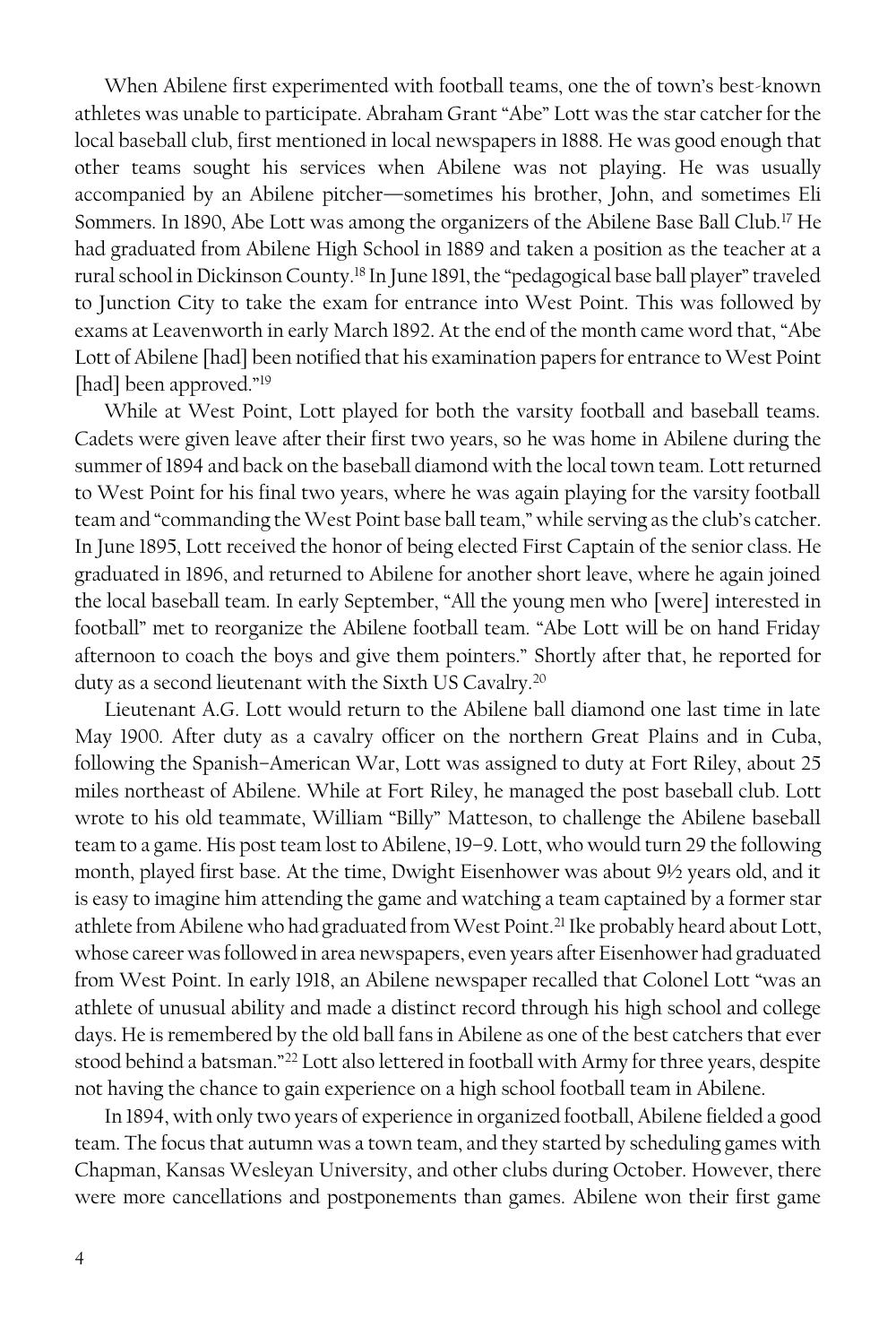with Chapman, 4–0, but Kansas Wesleyan had to cancel their trip to Abilene because their team had been "roughly handled" in a game with Lindsborg. The team from Fort Riley had to postpone their game in Abilene because some of the players were not allowed to be absent from the post that day. Chapman also canceled a game in Abilene that month. An attempt to arrange a game with the State University in Lawrence failed because "enough money could not be secured to pay their expenses" for the trip to Abilene.<sup>23</sup>

A second football game was finally played on November 3, when the team from the State Agricultural College (Kansas State University) traveled to Abilene. The *Abilene Reflector* published the rosters of both teams, along with their positions and weights, which

were substantially less than typical on today's teams. Abilene won 24–0, but the *Reflector* reported that the "game was not so one-sided as the score appears and was hard fought throughout." In addition to the *Reflector*, the *Abilene Chronicle* and *Abilene Gazette* provided detailed game summaries, but the first published newspaper report was in the *Kansas City Star*. Abilene's success was attributed to superior teamwork and "interference" (blocking).<sup>24</sup>

As the month progressed, some of the postponed games from October were

|                    | Abilene. Position. Manhattan          |
|--------------------|---------------------------------------|
|                    | Cloud, 173CenterJohnson, 190          |
|                    | Lower, 205Right GuardDowley, 175      |
|                    | Rugh, 185Left GuardOtter, 170         |
|                    | Jolley, 160. Right Tackle. Aull, 160  |
|                    | Smith, 155Left TackleWilliams, 160    |
|                    | Humbargar, 145Right EndConrad, 180    |
|                    | Badger, 150Left EndKirkpatrick, 160   |
|                    | Lott, 140QuarterbackHoffman, 120      |
|                    | Hurd, 145HalfbackIlatch, 160          |
|                    | Pattison, 160HalfbackWenke, 150       |
|                    | Matteson, 180Full Back Cavenaugh, 145 |
|                    | Substitutes for Abilene, Parker,      |
|                    | Fry, Sterl; Manhattan, Holsinger,     |
|                    | Jolley, Rowley. Time of game one      |
|                    | and a half hours. Referees, Herbert   |
| Ehrsam, John Lott. |                                       |

played. First up was a trip on November 16 to Fort Riley, where the Abilene "boys were treated in the very best manner and all speak in high terms of praise of the hospitality of the fort." Abilene won, 18–0. Meanwhile, the captain of the Chapman team finally secured the consent of the high school faculty for students to play. Previously, the faculty opposition to football had prevented some of Chapman's players from joining the team. Chapman's frustrated captain informed Abilene, "I will be there with a foot-ball team if it has to be made up of old women." The game was played on November 19, and Abilene won, 20–0.<sup>25</sup> Two more shutouts in four days. Chapman then played the team from Central College in Enterprise. Chapman won, 12–0.<sup>26</sup>

Next came the postponed game between Abilene and Kansas Wesleyan University. It was scheduled for Thanksgiving Day in Salina. The Union Pacific and Santa Fe railroads both offered 88-cent roundtrip fares. Abe Lott's brother, John, served as referee, as he had in several other games, while a person from Salina served as umpire. During the second half, with Abilene leading, 6–0, the Wesleyan team failed to line up. Their captain had passed out during the first half but recovered until that point in the second half, when he could not continue. Thus, the game was awarded to Abilene by forfeit, 4–0 (equal to one touchdown). "The result was unsatisfactory to both teams and it is hoped another game can be had."27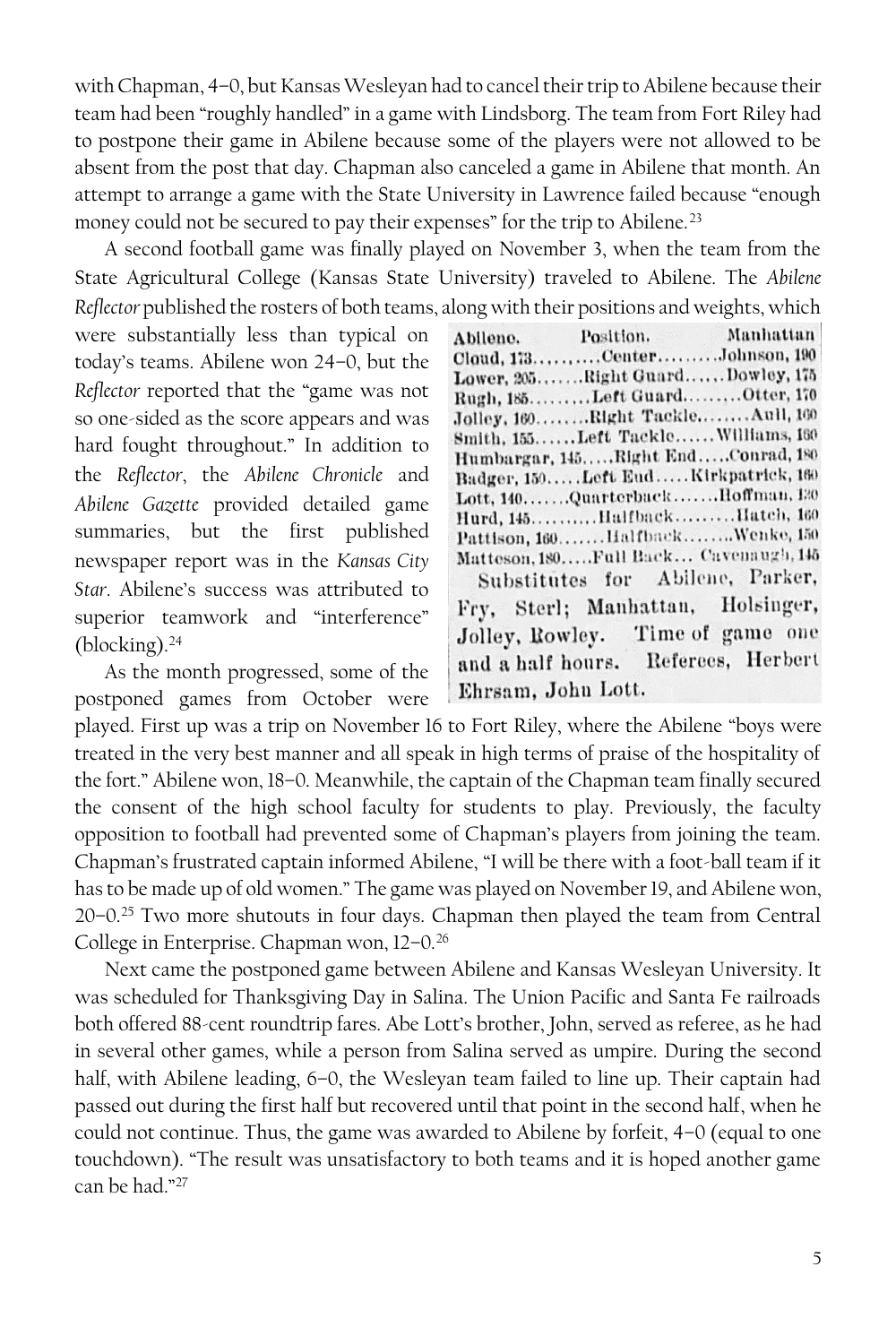The rematch was set for December 10 in Abilene. The Kansas Wesleyan team, augmented by a few non-students from Salina, arrived in Abilene accompanied by their band. "Fully two thousand people saw the game which was hard fought from start to finish." The "Abilene High School Notes" published in the *Abilene Monitor* reported, "Not very many [students] came [to school] Monday afternoon on account of the great interest in the foot ball game." Given the local importance of the game, the officials were all from other towns—the umpire from the State University in Lawrence, the referee from Beloit, and the lineman from Chapman. Abilene led 6–0 at halftime and won 12–0. Charley Pattison carried the ball around the left end for 75 yards to score the final touchdown, aided by "interference" from Will Matteson, Paul Hurd, and Bert Lower. Not long afterward, with about six minutes left to play, two players for Salina were "knocked senseless and had to be carried from the field." Players on both sides were cut and bruised. The teams agreed to call the game. Both Salina players recovered sufficiently to return on the train to Salina. The game ended the season, with Abilene shutting out their opponents in all five games(six, counting the forfeit). To celebrate, a grand banquet was held to honor the football team. Among the speakers was the Governor of Kansas.<sup>28</sup>

Although news of the town team had been the focus in Abilene, there was still interest in high school football in the state. In August 1894, there was a proposal in Kansas City to organize an interscholastic football league among Kansas high schools, with a regular schedule of games. The suggested cities included Abilene, Atchison, Beloit, Concordia, Emporia, Fort Scott, Lawrence, Leavenworth, Manhattan, Ottawa, and Topeka, but others were welcome to participate.<sup>29</sup> Nothing came of the proposal, but it was a sign of things to come.

There was also news that year about a football league set up by owners of major league baseball teams, who were looking for a way to extend the use of their stadiums from October through December (more profits). The organization was named the American League of Professional Foot Ball Clubs, and it would follow the association football (soccer) rules of England. Six teams entered the league: Baltimore, Boston, Brooklyn, New York, Philadelphia, and Washington. The season opened on October 6 in Philadelphia, with New York defeating their hosts, 5–0. However, the league folded two weeks later. The reasons given were the "late period at which the association was able to get under way, on account of the prolongation of the baseball season, and the difficulty in avoiding conflict with the regular college football games."<sup>30</sup> In short, attendance was weak. American (collegiate) football was becoming the preferred winter sport, but the baseball magnates were not ready to support a sport with a reputation for injuries that could decimate rosters.

Meanwhile, back in Kansas, reform-minded candidates from the People's Party (Populists) had won control of the state government in the elections of 1890 and 1892. However, Republicans soon began to regain control. In 1894, as Republicans achieved political gains during the November elections, the two political opponents competed on the football field in Chapman. "The foot-ball game between the Republicans and pops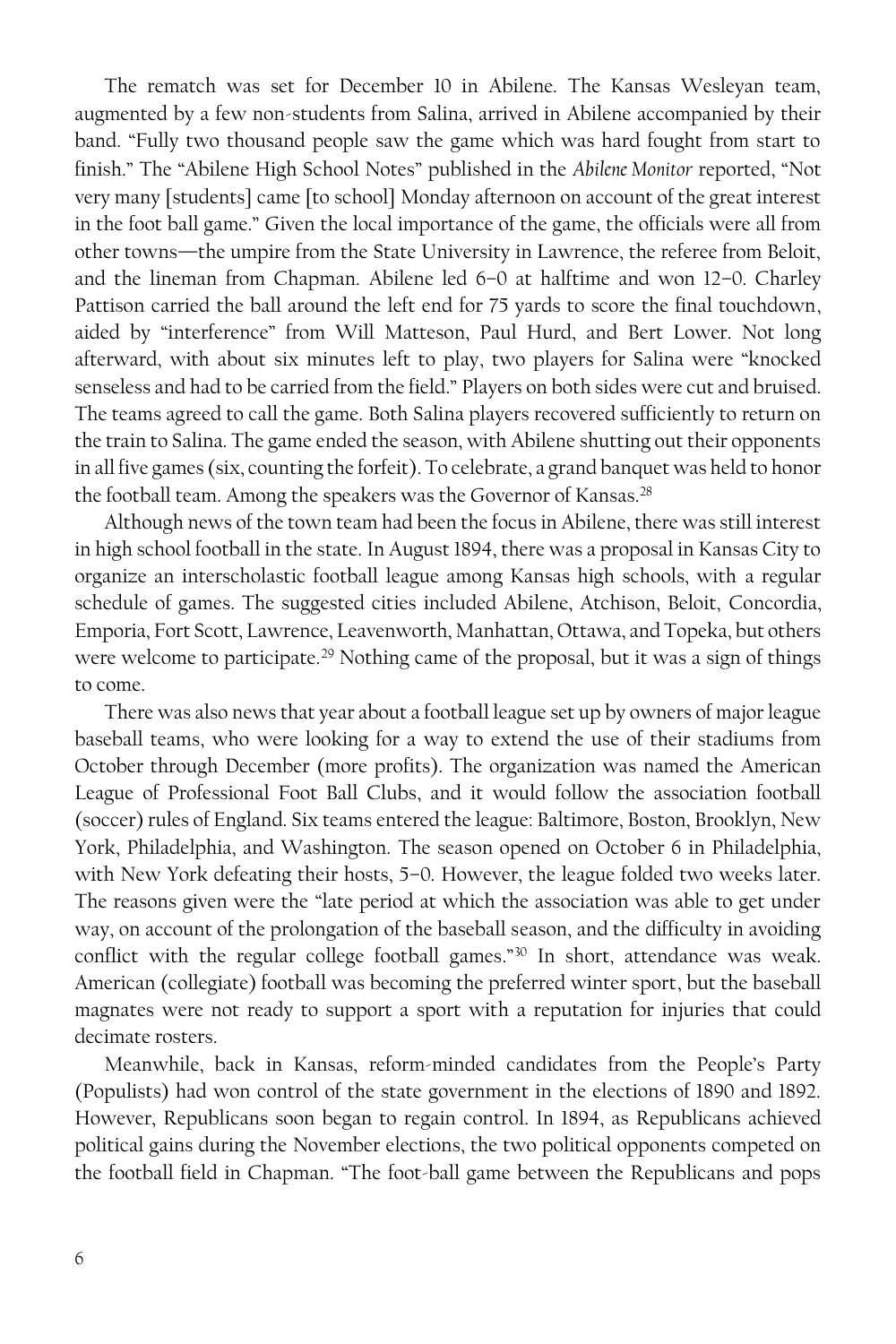Tuesday afternoon resulted in favor of the latter by a score of 12 to 0. This is good as it leaves our pop friends something to crow over."<sup>31</sup>

Abilene continued to field a town football team from 1895 through 1902. In 1896, Abilene added players from other towns before a game in Lawrence with the State University (Abilene lost, 6–0). This was not the only instance of football rosters being strengthened by outside players, as frequently done by Abe Lott and others in baseball. In January 1901, Chapman agreed to host Salina for a bet of \$50 a side, and other betting was expected to be substantial. Gambling was also common in baseball. However, there was a stipulation regarding the rosters for the Chapman–Salina football game. Players on the Chapman team must be from within eight miles of the town, and Salina players must live within the city. No ringers. About 1,500 fans attended the game, won by Chapman, 6-0.<sup>32</sup>

The first sign that the Abilene town team was fading came in 1898, when no team was organized. Before it completely disappeared, an unusual doubleheader football match was held at the Abilene fairgrounds on Thanksgiving Day 1902. In the first game, Abilene defeated Salina, 16–0. However, it was the second game that made the event unusual. It was played by the black teams from each city. Games involving black baseball teams were not unusual at the time, but football games between two black teams in rural Kansas were rarely reported in newspapers. Coincidentally, Abilene also won the second game, 16–0. Even rarer than the report of the game was the publication of the rosters and positions of both black teams in the *Abilene Chronicle*. 33

From an historical perspective, the relatively quick demise of the Abilene town football team is not a surprise. Unlike baseball, in which most communities were represented by a town team during at least some years,<sup>34</sup> town teams in football were more challenging to organize. During this period of changes to the rules that further differentiated American football from rugby, the importance of organized plays requiring coordinated teamwork meant that substantial amounts of time had to be devoted to practice. This would be a challenge for young adults with full-time jobs. For example, the roster of the 1894 Abilene town team included the county treasurer, the deputy treasurer, an attorney, an assistant bank cashier, and the manager of the local telephone company.<sup>35</sup>

Perhaps the most important factor limiting the development of town football teams was the increased risk of injury compared to baseball. The injuries frequently included cuts, bruises, and sprains, but dislocated joints, broken noses and bones, concussions, and subdural hematomas were also reported. The game in December 1894 between Salina and Abilene mentioned earlier, ended with six minutes remaining following a mass play. The mass play was a regular feature of the early game, in which the two teams would crash into each other in an attempt to advance the ball or hold the line by brute force. The mass play ending the game in December 1894 illustrates the potential dangers of this style of football.

The two lines came together with an impact that was heard to the farthest edge of the grounds, and the result was soon apparent. Salina's captain was borne off the field senseless. Donnell, another Salina player, was writhing on the ground and soon became unconscious, while Lower of Abilene was badly hurt and considerably dazed.36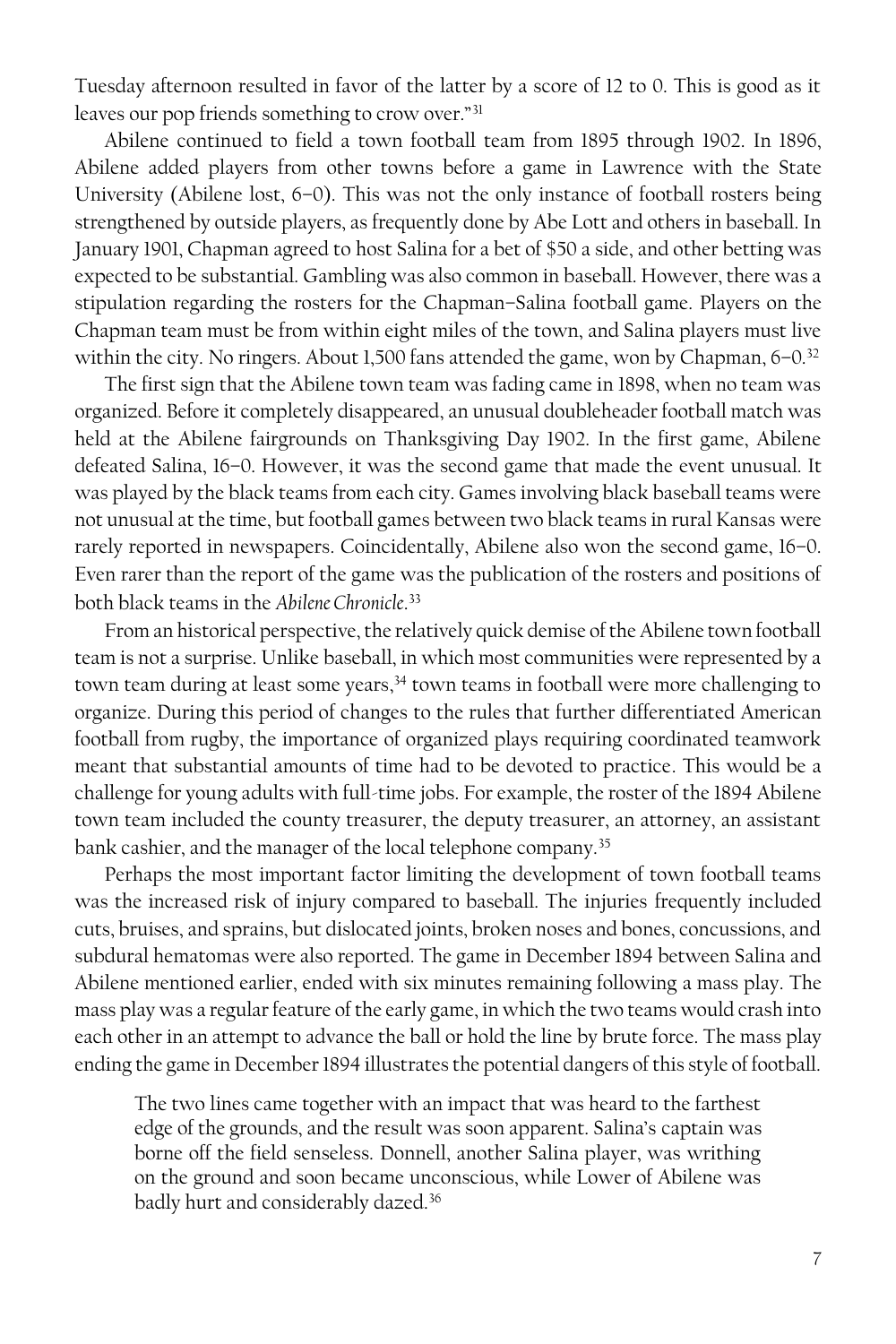Five years later, the memory was still strong.

Toward the last of the game the Abilene boys made a center rush. The dull thud could be heard a quarter of a mile. Those who saw it declare it was the most savage thing they ever witnessed. Abilene won the game, but every man who took part in it swore he was done with football.<sup>37</sup>

Abilene had a high school team in 1899, but, as this memory from 1894 suggests, "The older players are more careful of themselves than formerly."<sup>38</sup> In addition to injuries, deaths occurred during games, and these were widely reported in newspapers. In October 1899, a player was killed in a football game in Delphos, about 40 miles northwest of Abilene.

Geo. S. Thurston, the fullback on the Delphos football team, was killed here on Saturday on the field, during the game between Delphos and the Kansas Wesleyan university. The accident occurred early in the game. Thurston had just made a hard plunge on the line and the players in some way crushed his head and neck so that he died almost instantly. He was carried from the field, but was dead almost as soon as picked up.<sup>39</sup>

After 1902, the high school was the principal team to represent Abilene. Students at high schools (and colleges) could more easily arrange regular afternoon practice to prepare for games, and they started doing so under the direction of experienced coaches. At the same time, the issue of serious injuries and deaths was being addressed by changes to the rules, fostered by the Intercollegiate Athletic Association of the United States (IAAUS) established in 1905, which would later change its name to the National Collegiate Athletic Association (NCAA). <sup>40</sup> Addressing these concerns about safety became the focus, rather than prohibition of the sport, because more and more colleges and high schools across the country were playing football, and it was beginning to permeate American culture. In May 1903, a train carrying President Theodore Roosevelt across Kansas stopped in Abilene after making an extra stop in Chapman. While in Chapman, President Roosevelt was given a football, "which from its appearance had seen service." The president used the football as the theme for his speeches in Chapman and Abilene. "[I]n all games of life, play as you play foot ball[:] don't flinch, don't foul, and when you buck the line hit it hard."<sup>41</sup>

The 1903 football team at Abilene High School was still progressing slowly and intended to play only one game. Instead of another high school as an opponent, they would play "an eleven composed of young men who played with the high school and town teams several years ago." The high school team lost to the town team, 18–0. However, they later added another game and defeated the team from Salina High School, 6-0.<sup>42</sup>

In 1904, the Abilene High School football team was better organized and played a fuller schedule. In October, they had the team's photograph taken, and the athletic association purchased football buttons for the students to wear. "On the button is a picture of the high school football squad and the school yell. Yellow and brown, the school colors, add to the design." The team won most of its games against other high schools, but they lost to the Beloit town team.43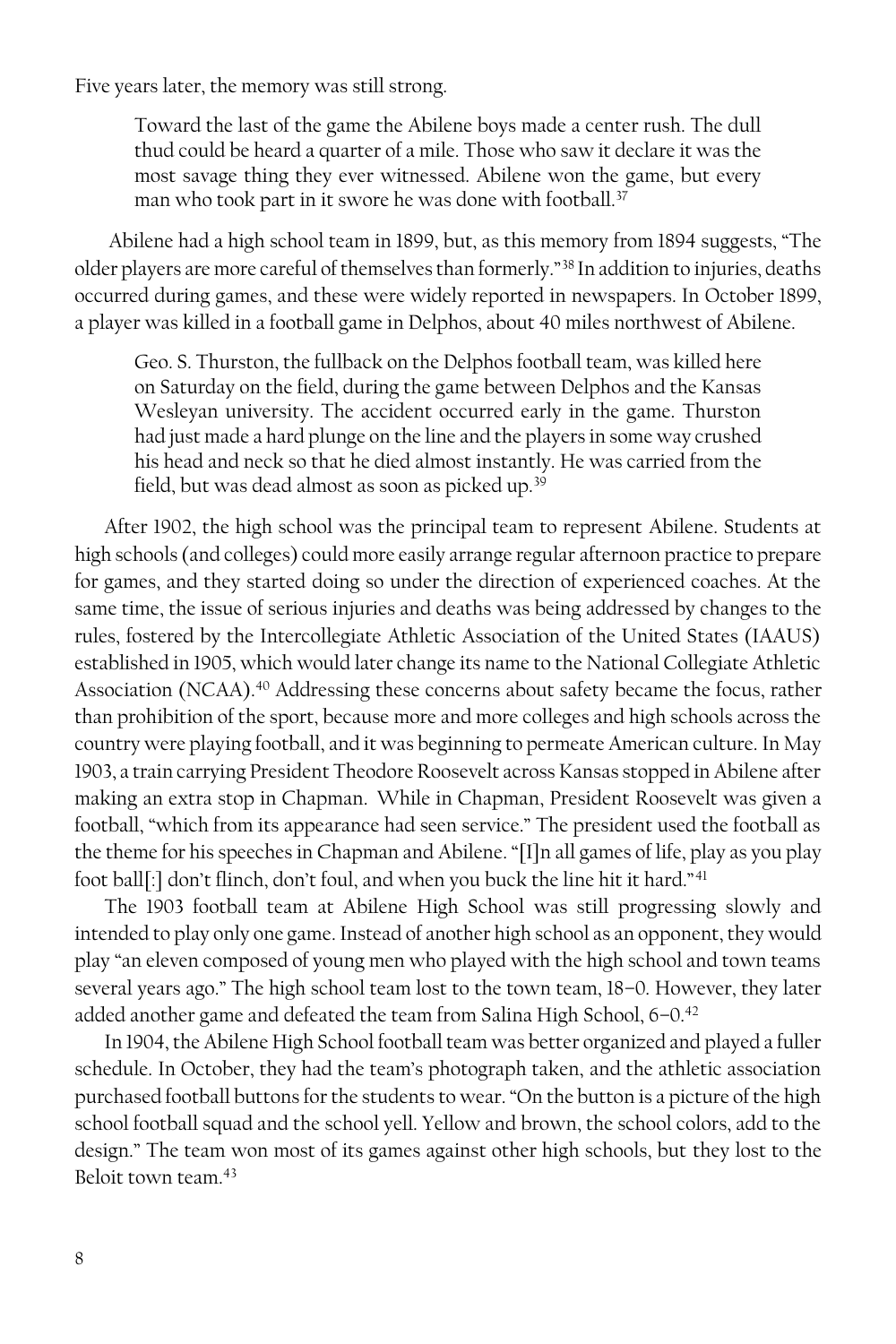In June 1905, the *Abilene Reflector* published the photograph of the 1904–1905 Abilene High School football team, an integrated team. No mention of Abilene having a black player was found in local newspapers, even though such information was usually considered newsworthy during this period of "separate but equal" segregation. This does not mean the player was not mentioned in newspaper reports of Abilene football games. Alfred Brisco played left end for the team in 1904 and 1905, and his exploits carrying the ball and scoring touchdowns were reported in several newspaper stories. Brisco played alongside Edgar Eisenhower in 1905, but he left school before Dwight Eisenhower joined the high school football team in 1907. In addition to football, Brisco was on the school track team. At the preliminary high school track meet in April 1905, Brisco won two events shot put and hammer throw. He also played for the Abilene High School baseball team, on which he was listed as the pitcher in two games and shortstop in one game. During the summer of 1905, Brisco played for the Abilene Browns, the uniformed black town team. He also served as the Browns assistant manager.\* Sports were not his only accomplishment. Brisco was near the top of his class in academics, and he participated in



Photograph of the Abilene High School football team taken in October 1904. The player in the center row on the far right is Alfred Brisco. *Abilene Weekly Reflector*, 9 June 1905, p 4.

<sup>\*</sup> In 1897, Abilene had an integrated professional baseball team, with a black infielder—Bert Wakefield—and an American Indian pitcher—Isaac Augusta. Wakefield returned to the team in 1898 (Eberle 2018). In 1913, a black baseball team played in Abilene's otherwise white Sunday School Baseball League. Dwight Eisenhower, on summer leave from West Point, umpired games for this league and possibly played in a game against the black club (Eberle 2017b).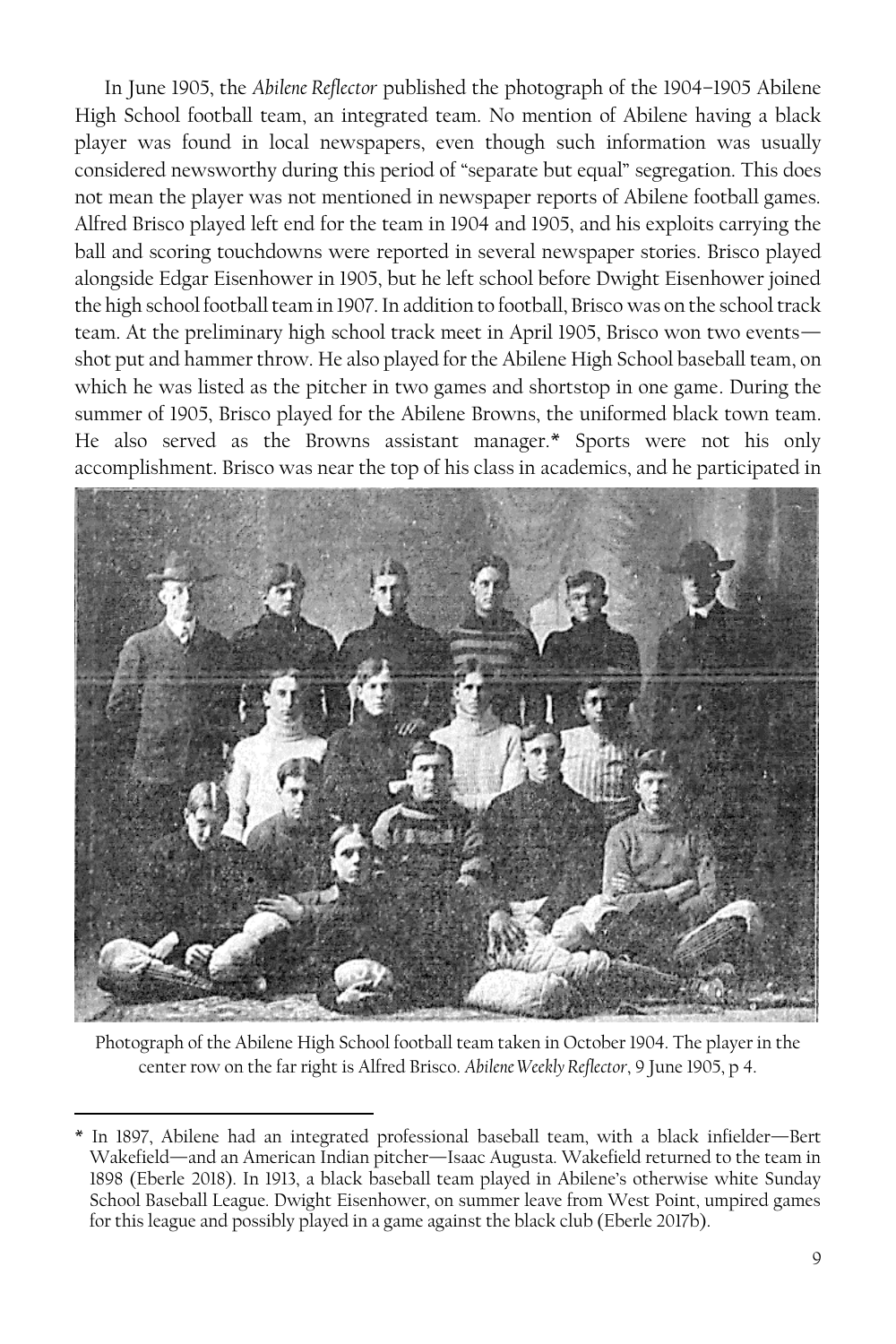musical, theatrical, and oratorical programs at school. The teenage Brisco also served on the organizing committee for the local Emancipation Day celebration in 1903.<sup>44</sup> He apparently moved to Kansas City, Missouri, married, and had two children. According to a Missouri death certificate, Alfred Briscoe died in June 1918 of heart disease after being under a physician's care for 10 days. His birthdate was given as 8 October 1885, but the "5" was written over another number. Information in the Kansas State Census for March 1905 indicated his birthdate could have been October 1886. In either case, Brisco was only about 32 years old when he died.

The Abilene High School football team continued to play well in 1905, when Edgar Eisenhower joined Brisco on the team as a substitute player. He saw some playing time and "was excellent on defense." A game at Herington that ended in a 5–5 tie illustrates the conditions under which early games were sometimes played. The game took place in a pasture with no goal posts during a rainstorm, so no kicked goals were attempted. In addition to the integrated high school team, Abilene's black football team planned to play Salina again on Thanksgiving Day, but the Salina team failed to make the trip. That same month, some older players from Abilene scheduled a game, but it was rained out. It was now the high school team that would represent Abilene.<sup>45</sup>

The high school team continued to play well from 1906 through 1908. During these three seasons, the roster included at least one player named Eisenhower. In 1906, it was Edgar playing on the line, usually as tackle or end. The team was presented with a silver football on a pedestal as a trophy for their 9–0–0 record.<sup>46</sup>

The first newspaper report of Dwight Eisenhower participating in a football game was in October 1907, when he served as timekeeper at a game between the Garfield and McKinley schools in Abilene. Later that month, he played quarterback in the first game of the season for the Abilene High School football team against St. Johns Military Academy of Salina. Edgar played left halfback. The final score was 0–0. Over two seasons, Dwight also played on the line and was noted for his defense. The two brothers played for the high school—both football and baseball—through the 1908–1909 school year, when they graduated. Edgar left for the University of Michigan, while Dwight remained in Abilene.<sup>47</sup>

While the Eisenhowers were playing in Abilene during the 1907–1908 academic year, William "Red" Erwin played for the football team at West Point, following in the footsteps of Abe Lott. Erwin played so well that Walter Camp named him to his list of All-American players. Erwin was raised on a farm near Chapman, and his accomplishments at West Point were reported in Chapman and Abilene newspapers. Erwin returned home from West Point for a break in the spring of 1908 before leaving for the Philippines as a second lieutenant in the Ninth US Cavalry.<sup>48</sup>

Dwight Eisenhower soon joined Abe Lott and Red Erwin as an alumnus of the Army football team. To better prepare himself for the entrance exams, Ike returned to Abilene High School in the autumn of 1910. In addition to his studies, he rejoined the high school football team, playing left end and left tackle. He suffered a "badly wrenched knee" in a game against Chapman, but recovered to play in subsequent games.<sup>49</sup> Eisenhower passed his entrance exams and began his studies at West Point in 1911, where he played football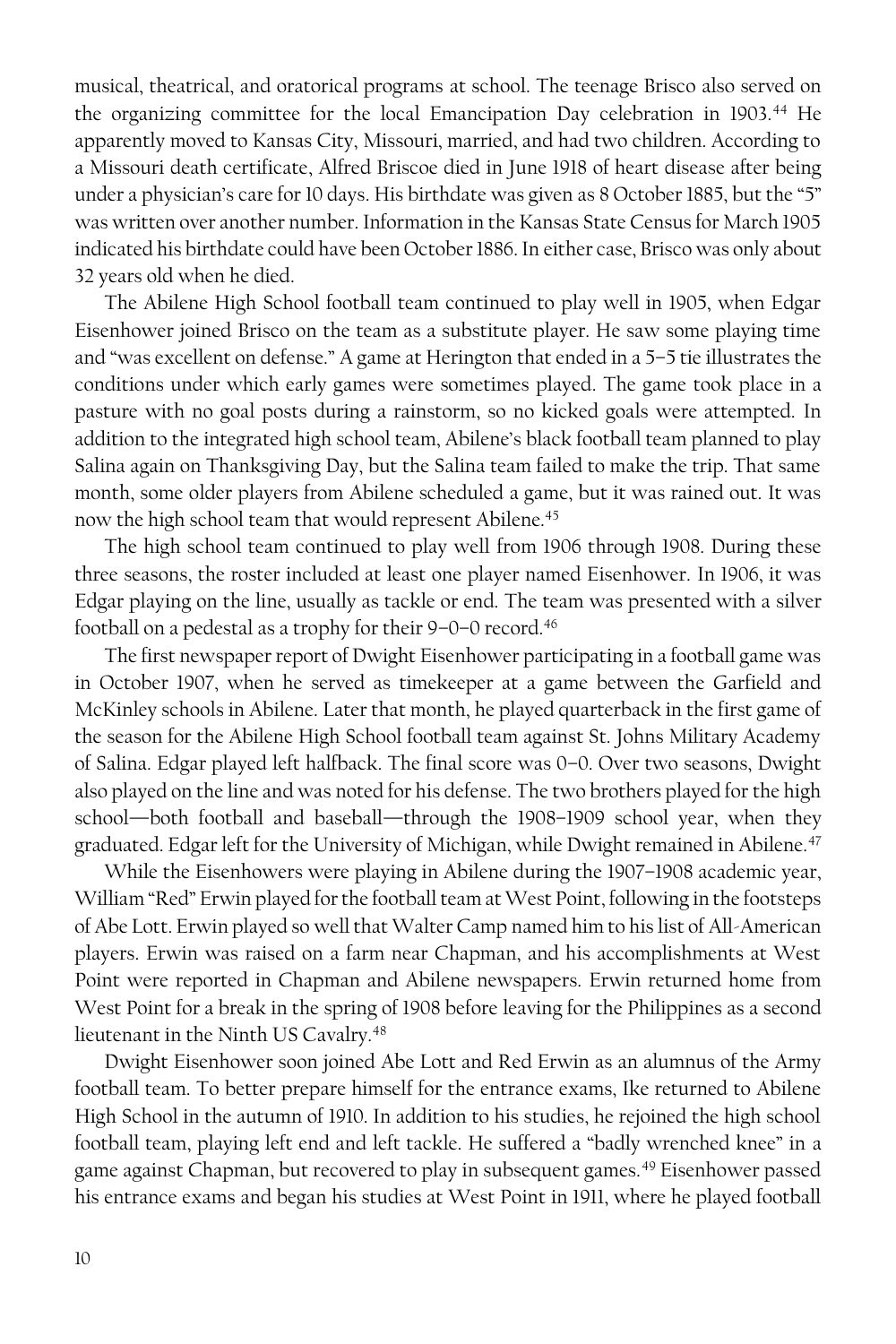until seriously injuring his knee. However, he was able to complete his education and earn his commission as an officer. The young Eisenhower had been driven to pursue postsecondary education, in part, by his interests in football and baseball. An unsubstantiated controversy about his eligibility to play for Army's football team after being paid to play baseball were described in detail in an earlier study.<sup>50</sup> As a football player, Eisenhower was the product of a system that initially focused on town teams, as was common in baseball, but the emphasis in football switched to high school teams during Ike's youth.

### **Acknowledgements**

Newspapers were accessed at Newspapers.com and Genealogybank.com. Tim Rives, Deputy Director of the Eisenhower Presidential Library in Abilene, assisted in searching for information about Alfred Brisco in Abilene High School yearbooks and other sources.

#### **Sources**

Newspapers (published in Kansas, except as noted)

| Abilene Alliance Monitor | Dickinson County News (Abilene)        |
|--------------------------|----------------------------------------|
| Abilene Chronicle        | Enterprise Independent                 |
| Abilene Democrat         | Enterprise Journal                     |
| Abilene Dispatch         | Enterprise Push and Enterprise Journal |
| Abilene Gazette          | Fort Wayne (IN) Sentinel               |
| Abilene Herald           | Junction City Sentinel                 |
| Abilene Monitor          | Junction City Union                    |
| Abilene Monitor-Herald   | Kansas City (MO) Star                  |
| Abilene Reflector        | Nebraska State Journal (Lincoln)       |
| Beloit Gazette           | New York (NY) Times                    |
| Chapman Advertiser       | New York (NY) Tribune                  |
| Chapman Howitzer         | St. Paul (MN) Globe                    |
| Chapman Journal          | Salina Republican                      |
| Chapman Standard         | Salina Republican-Journal              |
| Concordia Blade          | Solomon Sentinel                       |
| Concordia Daylight       | Topeka State Journal                   |
| Concordia Times          |                                        |

Eberle, Mark E. 2017a. *Kansas Baseball, 1858–1941*. University Press of Kansas, Lawrence.

Eberle, Mark E. 2017b. *Eisenhower, Wilson, and Professional Baseball in Kansas*. Fort Hays State University, Hays, Kansas.

- Eberle, Mark E. 2018. *Bert Wakefield and the End of Integrated Minor League Baseball in Kansas*. Fort Hays State University, Hays, Kansas.
- Eberle, Mark E. 2019. *Who's on First? Kansas City's Female Baseball Stars, 1899–1929*. Fort Hays State University, Hays, Kansas.
- Eberle, Mark E. 2020. *"Foot Ball Seems to Be Usurping the Place of Base Ball." Football in Kansas, 1856–1891*. Fort Hays State University, Hays, Kansas.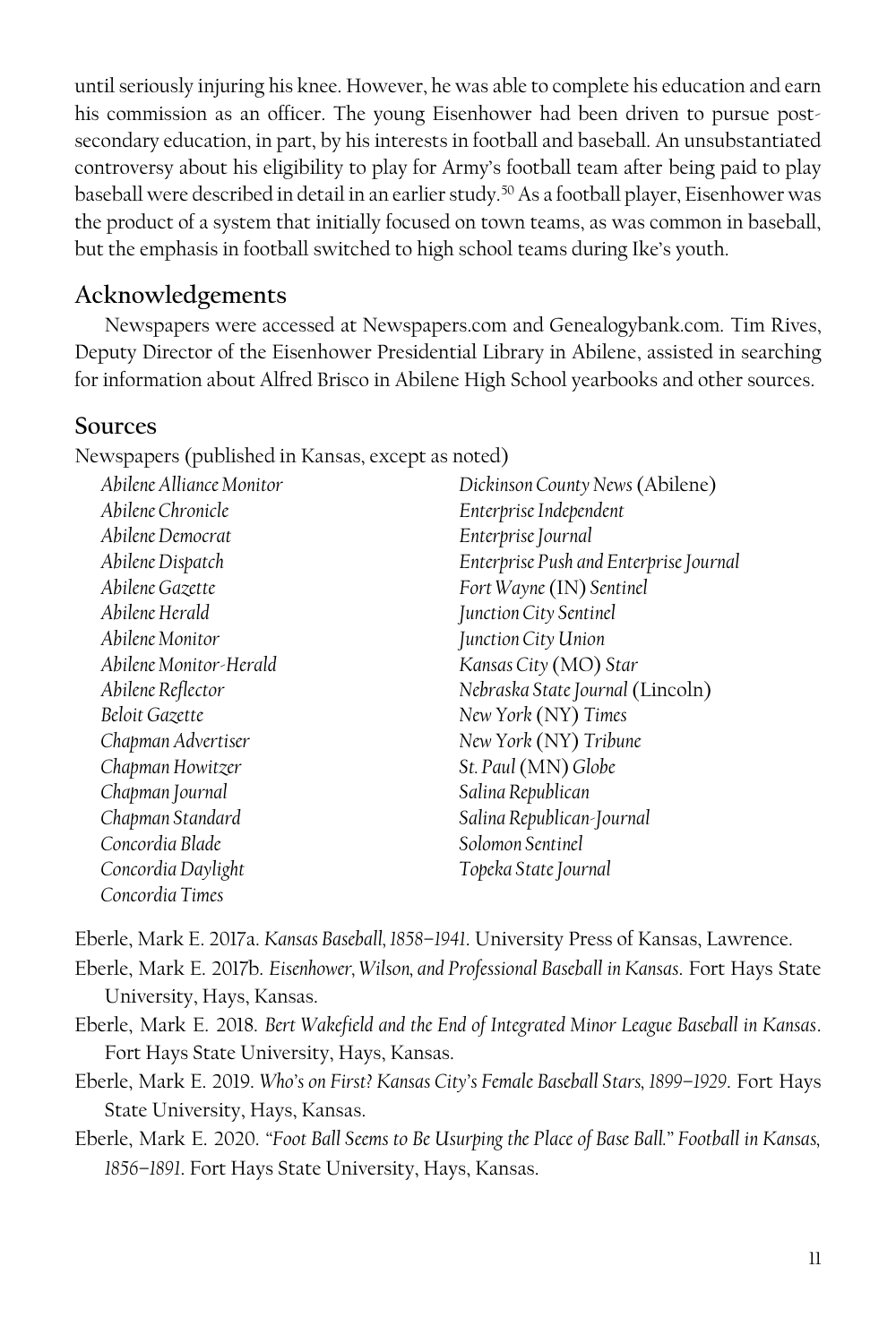<sup>1</sup> Eberle (2020).

 $\overline{a}$ 

<sup>2</sup> *Concordia Times*, 3 July 1891, p 5.

<sup>4</sup> *Abilene Monitor-Herald*, 7 December 1893, p 8. *Abilene Weekly Reflector*, 10 September 1891, p 5. *Concordia Blade*, 31 July 1891, p 7; 14 August 1891, p 7; 4 September 1891, p 7. *Concordia Daylight*, 14 July 1891, p 3; 21 July 1891, p 3; 4 August 1891, p 3; 1 September 1891, p 3.

- <sup>6</sup> *Daily Nebraska State Journal*, 21 December 1890, p 3. *Fort Wayne Daily Sentinel*, 13 April 1882, p 1; 1 May 1883, p 3.
- <sup>7</sup> Eberle (2017a, 2019).
- <sup>8</sup> *St. Paul Daily Globe*, 10 November 1889, p 12.
- <sup>9</sup> *Enterprise Journal*, 10 November 1892, p 4.
- <sup>10</sup> Eberle (2020).
- <sup>11</sup> *Solomon Sentinel*, 29 February 1888, p 4; 11 April 1888, p 1; 14 May 1890, p 4.
- <sup>12</sup> *Abilene Daily Reflector*, 13 January 1892, p 4; 4 April 1892, p 4. *Abilene Weekly Chronicle*, 26 February 1892, p 8; 4 November 1892, p 5; 11 November 1892, p 5; 18 November 1892, p 5; 25 November 1892, p 5; 2 December 1892, p 5. *Chapman Howitzer*, 15 January 1892, p 1; 15 April 1892, p 3; 14 October 1892, p 3; 28 October 1892, p 3; 4 November 1892, p 3; 11 November 1892, p 3; 18 November 1892, p 3; 9 December 1892, p 3. *Chapman Journal*, 3 November 1892, p 5; 1 December 1892, p 1; 8 December 1892, p 9. *Enterprise Journal*, 13 October 1892, p 4; 17 November 1892, p 4; 24 November 1892, p 4; 1 December 1892, p 4; 8 December 1892, p 4. *Salina Daily Republican*, 26 November 1892, p 4.
- <sup>13</sup> *Abilene Herald*, 13 January 1893, p 5.
- <sup>14</sup> *Enterprise Journal*, 1 December 1892, p 4.
- <sup>15</sup> *Abilene Daily Reflector*, 15 September 1893, p 4. *Abilene Monitor-Herald*, 9 November 1893, p 7; 28 December 1893, p 5. *Abilene Weekly Chronicle*, 10 November 1893, p 4; 24 November 1893, p 3; 8 December 1893, p 4; 22 December 1893, p 10. *Abilene Weekly Reflector*, 18 January 1894, p 6. *Salina Daily Republican*, 7 November 1893, p 4.
- <sup>16</sup> *Abilene Monitor-Herald*, 25 January 1894, p 5; 1 February 1894, p 5.
- <sup>17</sup> *Abilene Daily Gazette*, 9 October 1888, p 5. *Abilene Daily Reflector*, 15 August 1888, p 4; 24 May 1890, p 4; 6 June 1890, p 4; 14 June 1890, p 4; 17 July 1890, p 4; 19 July 1890, p 4; 26 July 1890, p 4; 29 July 1890, p 4; 11 August 1890, p 4; 10 September 1890, p 4; 8 August 1891, p 4. *Abilene Weekly Reflector*, 21 August 1891, p 7; 3 September 1891, p 5; 4 September 1891, p 8; 10 September 1891, p 3.
- <sup>18</sup> *Abilene Alliance Monitor*, 21 August 1891, p 8. *Abilene Daily Reflector*, 1 June 1889, p 3; 5 September 1889, p 3; 19 September 1889, p 3.
- <sup>19</sup> *Abilene Daily Reflector*, 18 June 1891, p 4; 19 September 1889, p 3. *Abilene Weekly Chronicle*, 4 March 1892, p 8. *Junction City Democratic Sentinel*, 31 March 1892, p 3.
- <sup>20</sup> *Abilene Daily Reflector*, 5 October 1893, p 4; 23 June 1894, p 4; 20 May 1895, p 3; 20 June 1895, p 6; 5 August 1896, p 7; 7 August 1896, p 2; 10 August 1896, p 3; 3 September 1896, p 3. *Abilene Gazette*, 24 August 1894, p 4. *Abilene Monitor-Herald*, 5 July 1894, p 5. *Abilene Weekly Chronicle*, 1 December 1893, p 4; 2 November 1894, p 4; 14 August 1896, p 3. *Salina Daily Republican-Journal*, 6 November 1895, p 4. *Solomon Sentinel*, 22 July 1896, p 4.
- <sup>21</sup> *Abilene Daily Chronicle*, 27 April 1900, p 3. *Abilene Democrat*, 1 June 1900, p 6.
- <sup>22</sup> *Abilene Daily Chronicle*, 30 January 1901, p 4; 2 March 1901, p 4; 29 September 1902, p 4. *Abilene Daily Reflector*, 29 January 1901, p 3; 7 February 1901, p 3; 27 September 1902, p 3. *Abilene Democrat*, 7 June 1901, p 5. *Abilene Weekly Chronicle*, 27 February 1918, p 6. *Abilene Weekly Reflector*, 30 December 1909, p 12; 5 April 1917, p 3.
- <sup>23</sup> *Abilene Daily Reflector*, 15 October 1894, p 3; 16 October 1894, p 3; 23 October 1894, p 3; 27 October 1894, p 3. *Abilene Gazette*, 19 October 1894, p 4; 26 October 1894, p 4. *Abilene Monitor*, 18 October 1894, p 5.

<sup>3</sup> Eberle (2017a).

<sup>5</sup> *Concordia Daylight*, 8 March 1892, p 4.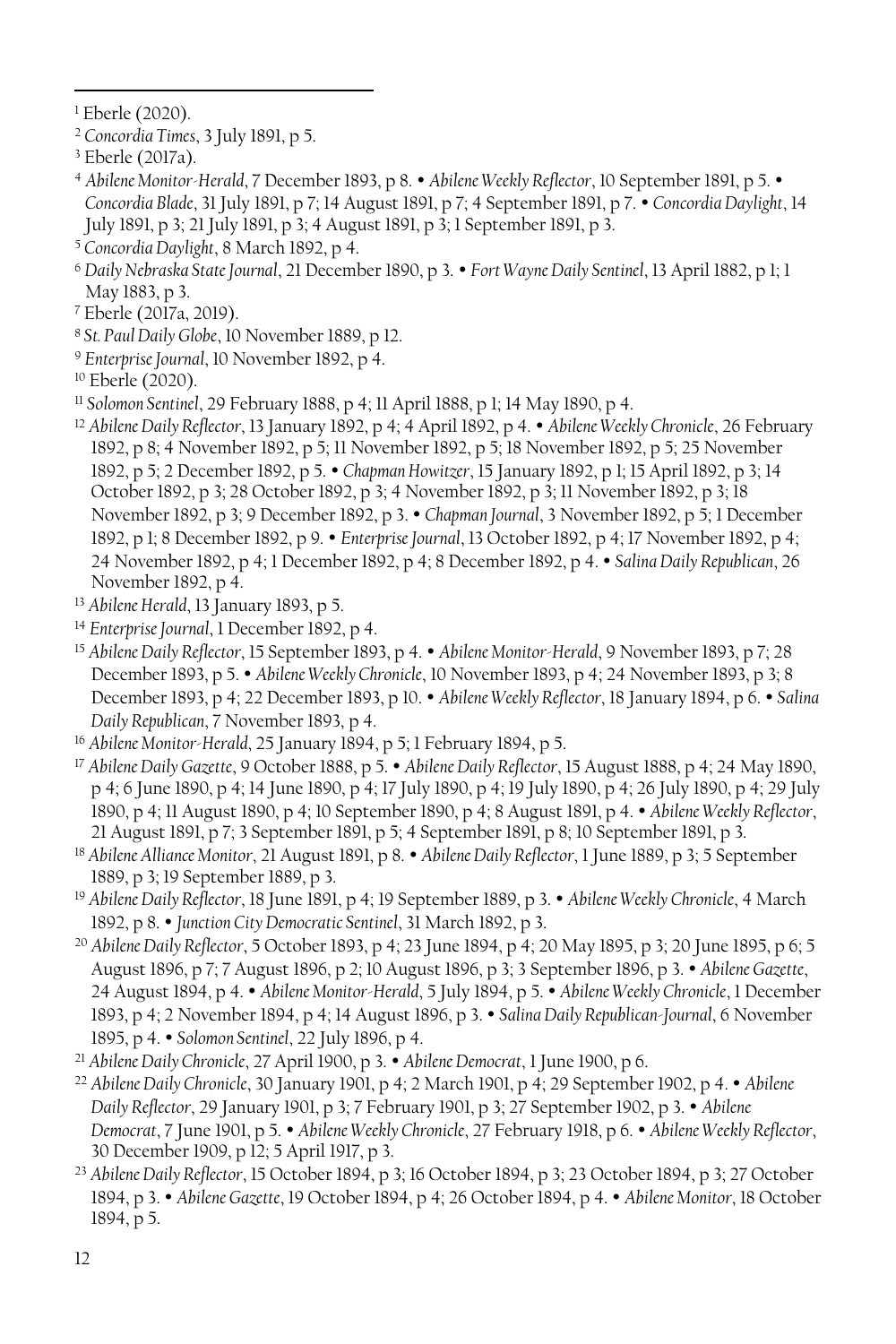- <sup>24</sup> *Abilene Daily Reflector*, 1 November 1894, p 3; 2 November 1894, p 3. *Abilene Gazette*, 9 November 1894, p 4. *Abilene Weekly Chronicle*, 9 November 1894, p 1. *Abilene Weekly Reflector*, 8 November 1894, p 7. *Kansas City Star*, 4 November 1894, p 3.
- <sup>25</sup> *Abilene Daily Reflector*, 14 November 1894, p 3; 17 November 1894, p 3. *Abilene Gazette*, 23 November 1894, p 4. *Abilene Monitor*, 22 November 1894, p 4, 5. *Abilene Weekly Chronicle*, 23 November 1894, p 1.
- <sup>26</sup> *Abilene Monitor*, 29 November 1894, p 8.

- <sup>27</sup> *Abilene Daily Reflector*, 27 November 1894, p 3; 28 November 1894, p 3; 30 November 1894, p 3.
- <sup>28</sup> *Abilene Daily Reflector*, 4 December 1894, p 3; 11 December 1894, p 3; 12 December 1894, p 2; 19 December 1894, p 3. *Abilene Monitor*, 13 December 1894, p 5. *Abilene Weekly Chronicle*, 14 December 1894, p 4. *Dickinson County News*, 13 December 1894, p 1.
- <sup>29</sup> *Abilene Daily Reflector*, 13 August 1894, p 4. *Topeka State Journal*, 18 August 1894, p 8.
- <sup>30</sup> *New York Times*, 20 June 1894, p 3; 15 August 1894, p 3. *New York Tribune*, 7 October 1894, p 5; 21 October 1894, p 26.
- <sup>31</sup> *Chapman Standard*, 9 November 1894, p 2.
- <sup>32</sup> *Abilene Daily Chronicle*, 7 November 1898, p 3; 22 August 1899, p 3; 16 October 1899, p 1; 28 November 1899, p 1; 6 December 1899, p 1; 23 January 1900, p 1; 20 November 1900, p 1; 24 November 1900, p 4; 30 November 1900, p 1; 4 December 1900, p 1; 11 December 1900, p 1; 18 December 1900, p 1; 2 January 1901, p 4; 10 January 1901, p 1; 24 January 1901, p 1; 22 November 1901, p 1; 27 November 1901, p 4; 29 November 1901, p 1; 5 December 1901, p 4; 13 December 1901, p 4; 16 December 1901, p 1; 18 October 1902, p 4; 3 November 1902, p 3; 12 November 1902, p 4. *Abilene Daily Reflector*, 12 October 1895, p 3; 21 October 1895, p 3; 12 November 1895, p 3; 14 November 1895, p 3; 18 November 1895, p 3; 21 November 1895, p 3; 3 December 1895, p 4; 3 September 1896, p 3; 17 September 1896, p 3; 1 October 1896, p 3; 3 October 1896, p 3; 5 October 1896, p 3; 31 October 1896, p 3; 12 December 1896, p 3; 11 October 1897, p 3; 26 November 1897, p 3; 31 December 1897, p 4; 28 November 1899, p 3; 1 December 1899, p 3; 4 December 1899, p 3; 5 January 1900, p 3; 23 January 1900, p 3; 22 October 1900, p 3; 8 November 1900, p 3; 4 December 1900, p 3; 24 January 1901, p 3; 22 November 1901, p 4; 27 November 1901, p 3; 29 November 1901, p 3; 7 December 1901, p 4; 16 December 1901, p 4; 18 October 1902, p 3; 25 October 1902, p 3; 8 November 1902, p 3; 12 November 1902, p 3. *Abilene Weekly Reflector*, 15 November 1900, p 11. Eberle (2017a).
- <sup>33</sup> *Abilene Daily Chronicle*, 26 November 1902, p 1; 28 November 1902, p 1. *Abilene Weekly Reflector*, 9 June 1905, p 4.
- <sup>34</sup> Eberle (2017a).
- <sup>35</sup> *Abilene Daily Reflector*, 3 December 1894, p 3.
- <sup>36</sup> *Dickinson County News*, 13 December 1894, p 1.
- <sup>37</sup> *Abilene Democrat*, 17 November 1899, p 5.
- <sup>38</sup> *Abilene Daily Reflector*, 25 November 1899, p 3.
- <sup>39</sup> *Abilene Daily Chronicle*, 16 October 1899, p 1.
- <sup>40</sup> Eberle (2017b; 2020).
- <sup>41</sup> *Chapman Advertiser*, 8 May 1903, p 1.
- <sup>42</sup> *Abilene Daily Chronicle*, 30 September 1903, p 4; 9 November 1903, p 4; 11 November 1903, p 4; 27 November 1903, p 4. *Abilene Daily Reflector*, 9 November 1903, p 4; 27 November 1903, p 3.
- <sup>43</sup> *Abilene Daily Chronicle*, 7 October 1904, p 1; 20 October 1904, p 4; 18 November 1904, p 1. *Abilene Daily Reflector*, 18 November 1904, p 4. *Abilene Weekly Chronicle*, 26 October 1904, p 3; 16 November 1904, p 8; 30 November 1904, p 5.
- <sup>44</sup> *Abilene Daily Chronicle*, 4 February 1904, p 4; 2 April 1904, p 4; 18 November 1904, p 1; 10 August 1905, p 4; 25 November 1905, p 1. *Abilene Daily Reflector*, 28 May 1903, p 3; 16 September 1903, p 4; 26 April 1905, p 3; 10 August 1905, p 3; 25 November 1905, p 3; 8 December 1905, p 3; 9 December 1905, p 3; 10 February 1906, p 3. *Abilene Weekly Chronicle*, 12 April 1905, p 5; 24 May 1905, p 3, 8; 30 August 1905, p 10; 25 October 1905, p 3; 8 November 1905, p 3; 15 November 1905, p 6; 20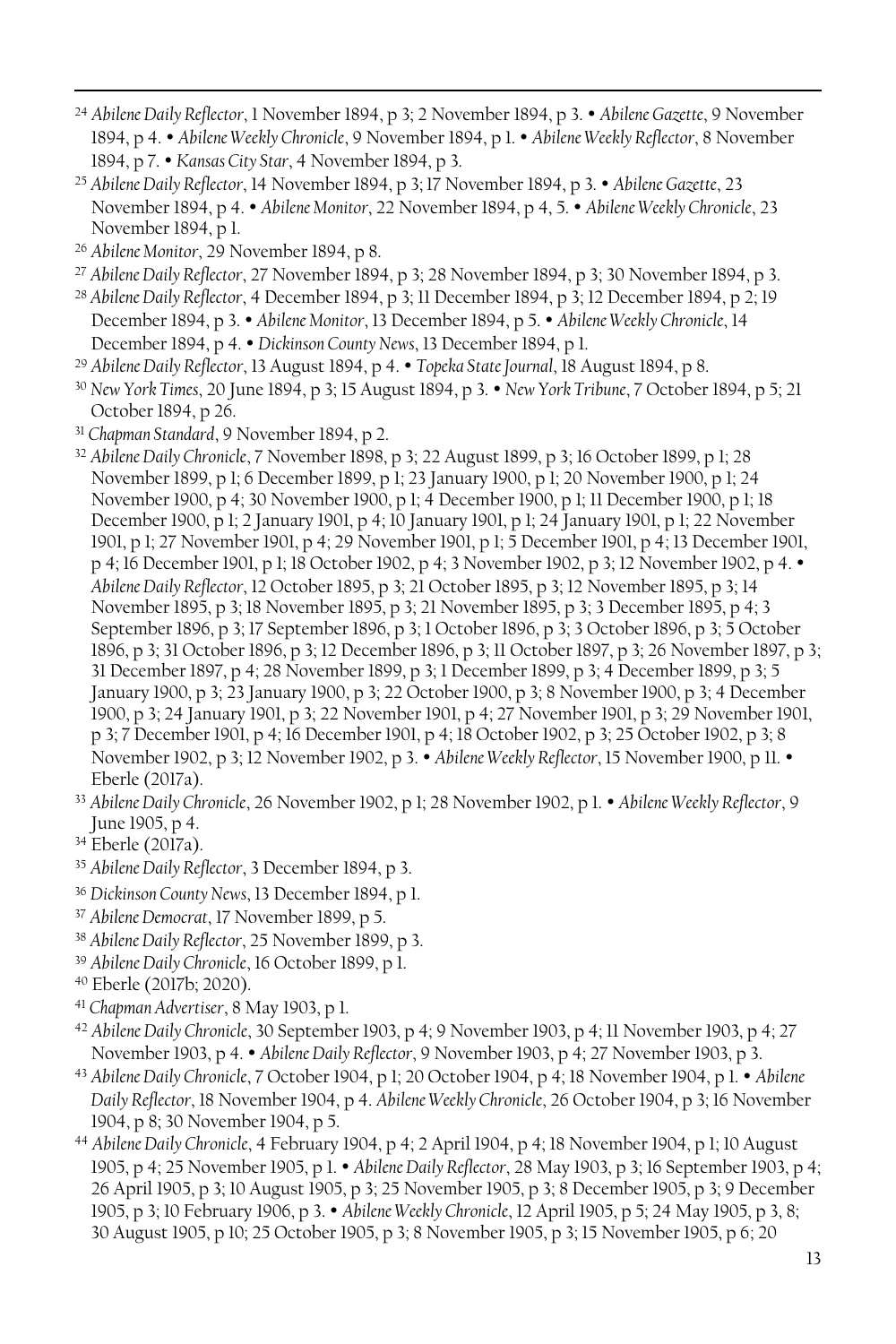December 1905, p 8. *Abilene Weekly Reflector*, 9 June 1905, p 4; 26 October 1905, p 11. *Beloit Gazette*, 1 December 1904, p 5.

- <sup>45</sup> *Abilene Daily Chronicle*, 25 November 1905, p 1; 23 November 1905, p 4; 1 December 1905, p 3; 23 December 1905, p 4. *Abilene Daily Reflector*, 11 November 1905, p 4; 25 November 1905, p 3; 8 December 1905, p 3; 9 December 1905, p 3; 19 December 1905, p 3; 23 December 1905, p 3. *Abilene Weekly Chronicle*, 25 October 1905, p 3; 8 November 1905, p 3; 22 November 1905, p 8.
- <sup>46</sup> *Abilene Daily Chronicle*, 29 October 1906, p 1; 3 November 1906, p 4; 30 November 1906, p 1; 15 December 1906, p 1; 5 January 1907, p 5; 9 January 1907, p 5. *Abilene Daily Reflector*, 8 October 1906, p 3; 13 October 1906, p 3; 3 November 1906, p 3; 30 November 1906, p 3; 11 January 1907, p 4.
- <sup>47</sup> *Abilene Daily Chronicle*, 2 November 1907, p 4; 25 January 1908, p 4; 7 October 1908, p 1; 11 November 1908, p 3. *Abilene Daily Reflector*, 12 October 1907, p 4; 19 October 1907, p 3; 2 November 1907, p 3; 29 November 1907, p 4; 28 May 1908, p 4; 3 October 1908, p 3; 31 October 1908, p 5; 27 November 1908, p 3. *Abilene Weekly Reflector*, 3 June 1909, p 3. *Junction City Daily Sentinel*, 2 November 1907, p 4; 26 October 1908, p 4. *Junction City Weekly Union*, 8 November 1907, p 2. Eberle (2017b).
- <sup>48</sup> *Abilene Daily Chronicle*, 29 October 1907, p 4; 1 April 1908, p 4. *Abilene Daily Reflector*, 4 March 1908, p 3.
- <sup>49</sup> *Atchison Daily Chronicle*, 10 November 1910, p 4. *Atchison Daily Reflector*, 9 December 1910, p 2. *Atchison Weekly Chronicle*, 2 November 1910, p 9. *Dickinson County News*, 20 October 1910, p 1.

<sup>50</sup> Eberle (2017b).